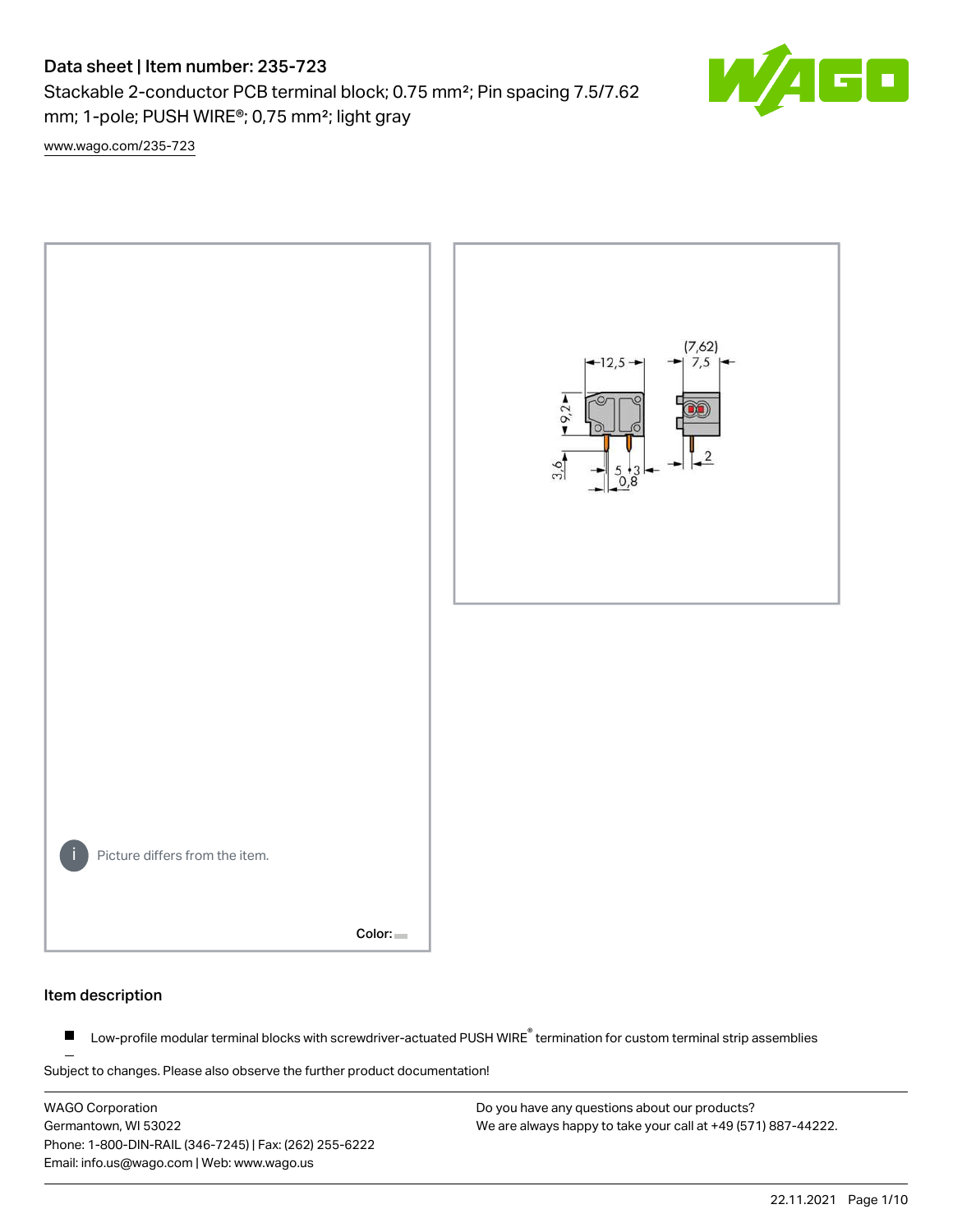[www.wago.com/235-723](http://www.wago.com/235-723)



- Double-conductor connection for supply and distribution of signals ideal for standard, single-conductor signal lines suitable for push-in termination
- $\blacksquare$ Double solder pins for high mechanical stability
- $\blacksquare$ Combines with all 235 Series modular terminal blocks
- $\blacksquare$ Set to metric or inch pin spacing by compressing terminal strips together or pulling them apart
- $\blacksquare$ Conductor removal via screwdriver (2.5mm x 0.4mm)

# Data

# Notes

| Variants: | Other colors                                                     |
|-----------|------------------------------------------------------------------|
|           | Other versions (or variants) can be requested from WAGO Sales or |
|           | configured at https://configurator.wago.com/                     |

## Electrical data

## IEC Approvals

| Ratings per                 | <b>IEC/EN 60664-1</b>                                                 |
|-----------------------------|-----------------------------------------------------------------------|
| Rated voltage (III / 3)     | 400 V                                                                 |
| Rated surge voltage (III/3) | 6 kV                                                                  |
| Rated voltage (III/2)       | 630 V                                                                 |
| Rated surge voltage (III/2) | 6 <sub>k</sub> V                                                      |
| Nominal voltage (II/2)      | 1000V                                                                 |
| Rated surge voltage (II/2)  | 6 <sub>k</sub> V                                                      |
| Rated current               | 10A                                                                   |
| Legend (ratings)            | $(III / 2)$ $\triangle$ Overvoltage category III / Pollution degree 2 |

### UL Approvals

| Approvals per                  | UL 1059 |
|--------------------------------|---------|
| Rated voltage UL (Use Group B) | 300 V   |
| Rated current UL (Use Group B) | 10 A    |
| Rated voltage UL (Use Group D) | 300 V   |
| Rated current UL (Use Group D) | 10 A    |

#### CSA Approvals

| Approvals per                   | <b>CSA</b> |
|---------------------------------|------------|
| Rated voltage CSA (Use Group B) | 300 V      |
| Rated current CSA (Use Group B) | 10 A       |

| <b>WAGO Corporation</b>                                | Do you have any questions about our products?                 |
|--------------------------------------------------------|---------------------------------------------------------------|
| Germantown, WI 53022                                   | We are always happy to take your call at +49 (571) 887-44222. |
| Phone: 1-800-DIN-RAIL (346-7245)   Fax: (262) 255-6222 |                                                               |
| Email: info.us@wago.com   Web: www.wago.us             |                                                               |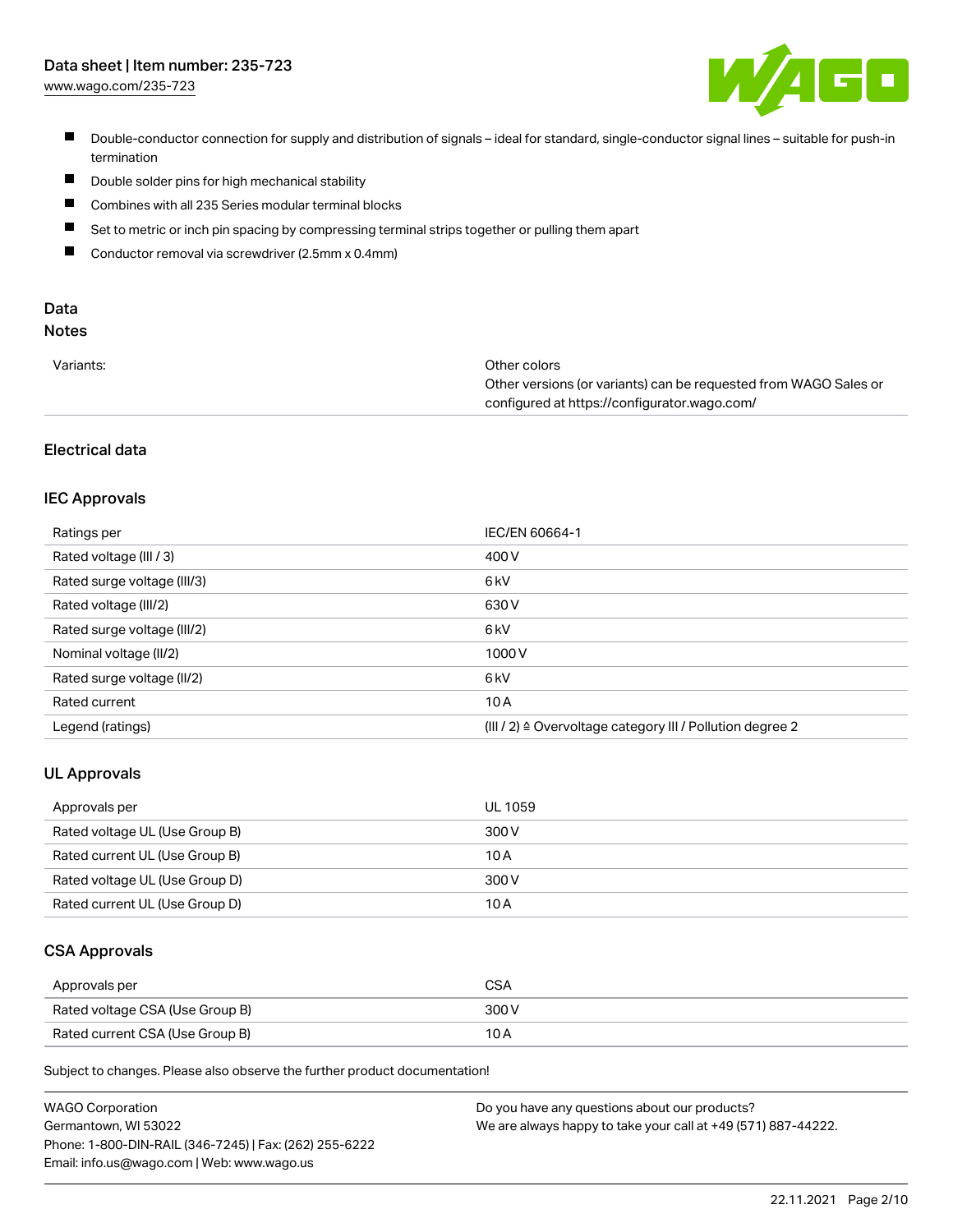

## Connection data

| Total number of connection points |  |
|-----------------------------------|--|
| Total number of potentials        |  |
| Number of connection types        |  |
| Number of levels                  |  |

## Connection 1

| Connection technology                             | PUSH WIRE                               |
|---------------------------------------------------|-----------------------------------------|
| Actuation type                                    | Operating tool                          |
| Solid conductor                                   | $0.250.75$ mm <sup>2</sup> / 24  18 AWG |
| Fine-stranded conductor; with uninsulated ferrule | $0.250.34$ mm <sup>2</sup>              |
| Strip length                                      | $910$ mm / 0.35  0.39 inch              |
| Conductor connection direction to PCB             | 0°                                      |
| Number of poles                                   |                                         |

## Physical data

| Pin spacing                          | 7.5/7.62 mm / 0.295/0.3 inch |
|--------------------------------------|------------------------------|
| Width                                | 9 mm / 0.354 inch            |
| Height                               | 12.8 mm / 0.504 inch         |
| Height from the surface              | 9.2 mm / 0.362 inch          |
| Depth                                | 12.5 mm / 0.492 inch         |
| Solder pin length                    | 3.6 <sub>mm</sub>            |
| Solder pin dimensions                | $0.8 \times 0.4$ mm          |
| Drilled hole diameter with tolerance | 1 <sup>(+0.1)</sup> mm       |

### PCB contact

| <b>PCB Contact</b>                  | THT                                 |
|-------------------------------------|-------------------------------------|
| Solder pin arrangement              | within the terminal block (in-line) |
| Number of solder pins per potential |                                     |

## Material data

| Color                       | light gray       |
|-----------------------------|------------------|
| Material group              |                  |
| Insulation material         | Polyamide (PA66) |
| Flammability class per UL94 | V0               |

| <b>WAGO Corporation</b>                                | Do you have any questions about our products?                 |
|--------------------------------------------------------|---------------------------------------------------------------|
| Germantown, WI 53022                                   | We are always happy to take your call at +49 (571) 887-44222. |
| Phone: 1-800-DIN-RAIL (346-7245)   Fax: (262) 255-6222 |                                                               |
| Email: info.us@wago.com   Web: www.wago.us             |                                                               |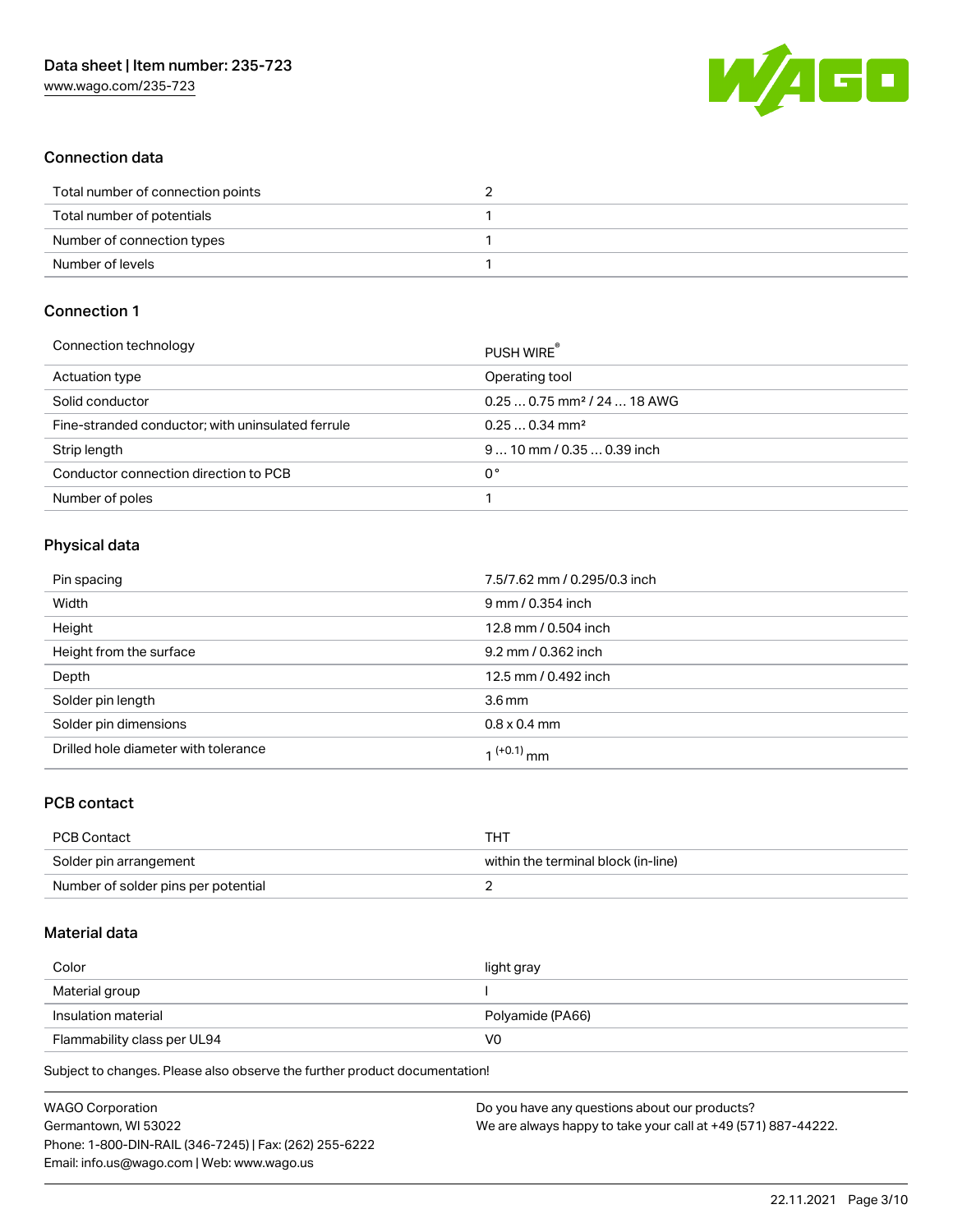

| Clamping spring material | Chrome nickel spring steel (CrNi)     |
|--------------------------|---------------------------------------|
| Contact material         | Electrolytic copper $(E_{\text{Cu}})$ |
| Contact plating          | tin-plated                            |
| Fire load                | 0.01 MJ                               |
| Weight                   | 0.6 <sub>g</sub>                      |

## Environmental requirements

| .<br>Limit temperature range<br>. . | 105.0C<br>TUE<br>JU<br>. . |  |
|-------------------------------------|----------------------------|--|
|-------------------------------------|----------------------------|--|

### Commercial data

| Product Group     | 4 (Printed Circuit) |
|-------------------|---------------------|
| PU (SPU)          | 600 (100) Stück     |
| Packaging type    | box                 |
| Country of origin | <b>CN</b>           |
| <b>GTIN</b>       | 4044918832014       |

## Approvals / Certificates

#### Country specific Approvals

| Logo        | Approval                                                                   | <b>Additional Approval Text</b> | Certificate<br>name         |
|-------------|----------------------------------------------------------------------------|---------------------------------|-----------------------------|
|             | <b>CCA</b><br>DEKRA Certification B.V.                                     | EN 60947                        | NTR NL-<br>7144             |
| <b>KEMA</b> | <b>CCA</b><br>DEKRA Certification B.V.                                     | EN 60947                        | 2149549.02                  |
|             | <b>CCA</b><br>DEKRA Certification B.V.                                     | EN 60998                        | <b>NTRNL</b><br>6919        |
|             | <b>CCA</b><br>DEKRA Certification B.V.                                     | EN 60947-7-4                    | NTR <sub>NL</sub> -<br>7774 |
| DE          | <b>VDE</b><br>VDE Prüf- und Zertifizierungsinstitut                        | EN 60947                        | 40029328                    |
|             | Subject to changes. Please also observe the further product documentation! |                                 |                             |

| <b>WAGO Corporation</b>                                | Do you have any questions about our products?                 |
|--------------------------------------------------------|---------------------------------------------------------------|
| Germantown, WI 53022                                   | We are always happy to take your call at +49 (571) 887-44222. |
| Phone: 1-800-DIN-RAIL (346-7245)   Fax: (262) 255-6222 |                                                               |
| Email: info.us@wago.com   Web: www.wago.us             |                                                               |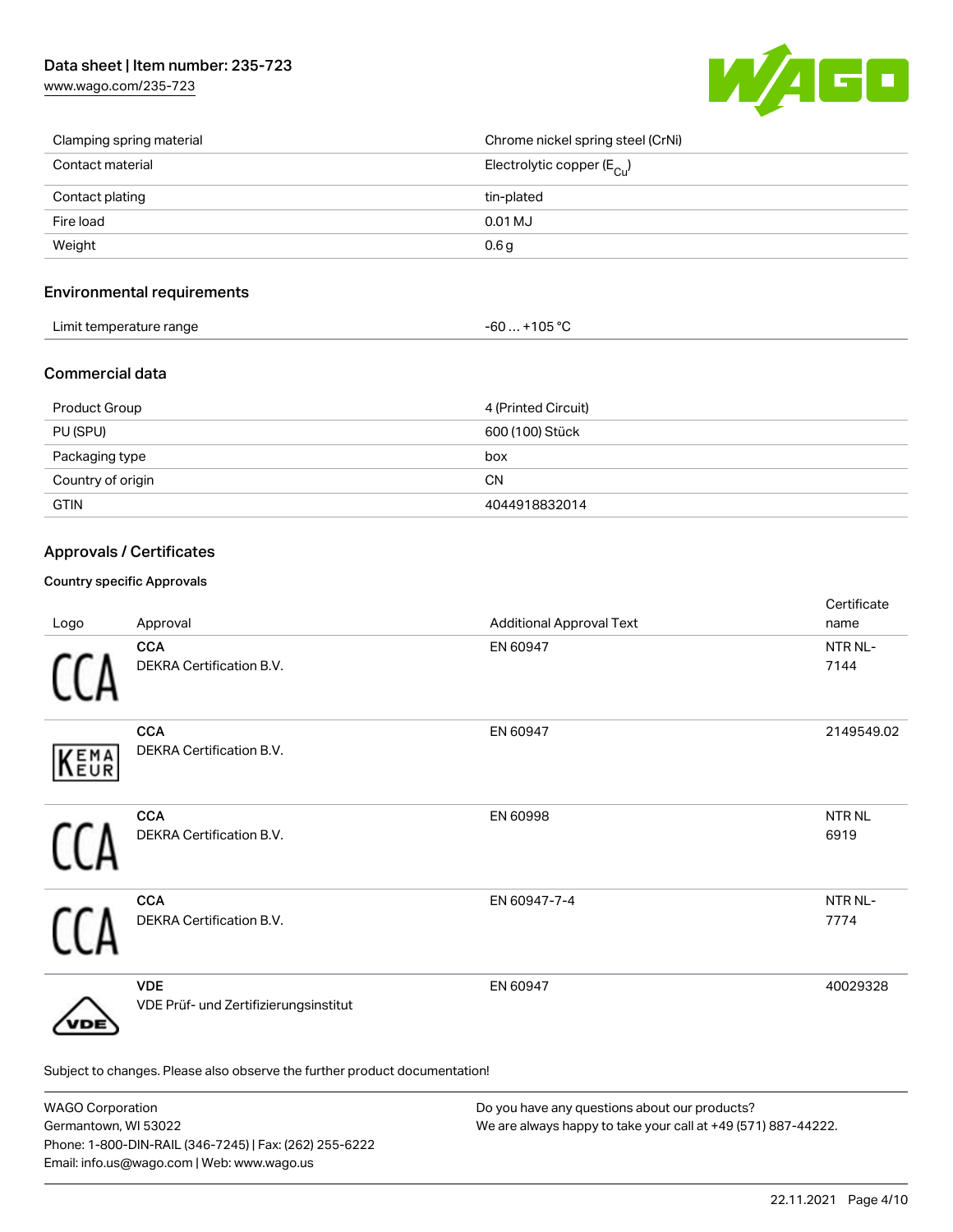

#### Ship Approvals

| Logo | Approval                                                | <b>Additional Approval Text</b> | Certificate<br>name               |
|------|---------------------------------------------------------|---------------------------------|-----------------------------------|
| ABS  | <b>ABS</b><br>American Bureau of Shipping               |                                 | $19-$<br>HG1869876-<br><b>PDA</b> |
|      | <b>DNV GL</b><br>Det Norske Veritas, Germanischer Lloyd |                                 | TAE000016Z                        |
|      |                                                         |                                 |                                   |

## Required accessories

#### End plates

| End plate |  |
|-----------|--|
|-----------|--|

| ltem no.: 235-300                                |                      |
|--------------------------------------------------|----------------------|
| End plate; snap-fit type; 1 mm thick; light gray | www.wago.com/235-300 |

#### Optional accessories

#### Ferrules

| Ferrule |                                                                                                    |                      |
|---------|----------------------------------------------------------------------------------------------------|----------------------|
|         | Item no.: 216-101                                                                                  |                      |
|         | Ferrule; Sleeve for 0.5 mm <sup>2</sup> / AWG 22; uninsulated; electro-tin plated; silver-colored  | www.wago.com/216-101 |
|         | Item no.: 216-104                                                                                  |                      |
|         | Ferrule; Sleeve for 1.5 mm <sup>2</sup> / AWG 16; uninsulated; electro-tin plated; silver-colored  | www.wago.com/216-104 |
|         | Item no.: 216-106                                                                                  |                      |
|         | Ferrule; Sleeve for 2.5 mm <sup>2</sup> / AWG 14; uninsulated; electro-tin plated; silver-colored  | www.wago.com/216-106 |
|         | Item no.: 216-107                                                                                  |                      |
|         | Ferrule; Sleeve for 4 mm <sup>2</sup> / AWG 12; uninsulated; electro-tin plated                    | www.wago.com/216-107 |
|         | Item no.: 216-108                                                                                  |                      |
|         | Ferrule; Sleeve for 6 mm <sup>2</sup> / AWG 10; uninsulated; electro-tin plated; silver-colored    | www.wago.com/216-108 |
|         | Item no.: 216-109                                                                                  |                      |
|         | Ferrule; Sleeve for 10 mm <sup>2</sup> / AWG 8; uninsulated; electro-tin plated                    | www.wago.com/216-109 |
|         | Item no.: 216-102                                                                                  |                      |
|         | Ferrule; Sleeve for 0.75 mm <sup>2</sup> / AWG 20; uninsulated; electro-tin plated; silver-colored | www.wago.com/216-102 |
|         | Item no.: 216-103                                                                                  |                      |
|         | Ferrule; Sleeve for 1 mm <sup>2</sup> / AWG 18; uninsulated; electro-tin plated                    | www.wago.com/216-103 |
|         | Item no.: 216-110                                                                                  |                      |
|         |                                                                                                    | www.wago.com/216-110 |

WAGO Corporation Germantown, WI 53022 Phone: 1-800-DIN-RAIL (346-7245) | Fax: (262) 255-6222 Email: info.us@wago.com | Web: www.wago.us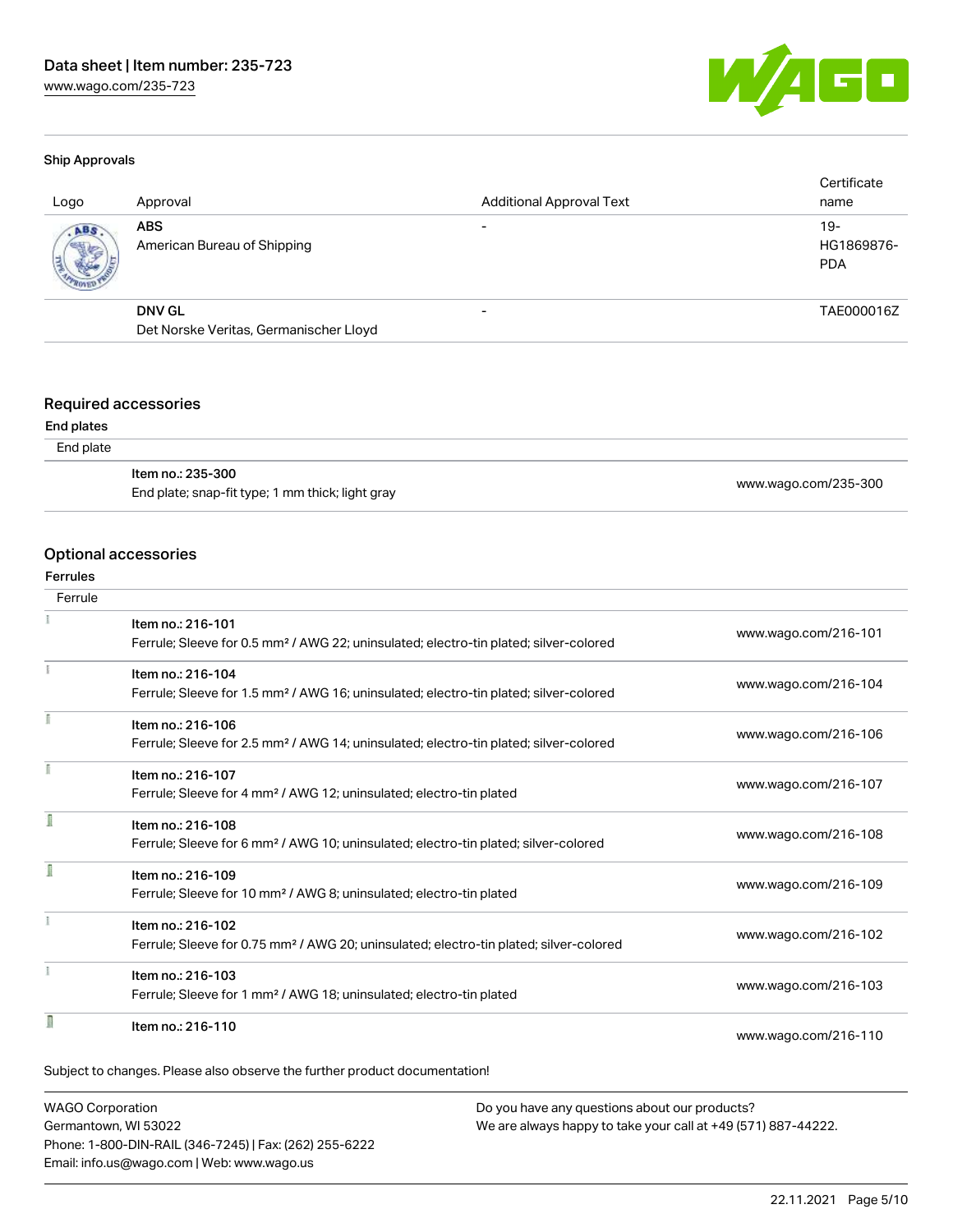[www.wago.com/235-723](http://www.wago.com/235-723)



|    | Ferrule; Sleeve for 16 mm <sup>2</sup> / AWG 6; uninsulated; electro-tin plated; metallic brown                                                                                    |                      |
|----|------------------------------------------------------------------------------------------------------------------------------------------------------------------------------------|----------------------|
| Î. | Item no.: 216-123<br>Ferrule; Sleeve for 1 mm <sup>2</sup> / AWG 18; uninsulated; electro-tin plated; silver-colored                                                               | www.wago.com/216-123 |
| Î. | Item no.: 216-122<br>Ferrule; Sleeve for 0.75 mm <sup>2</sup> / AWG 20; uninsulated; electro-tin plated; silver-colored                                                            | www.wago.com/216-122 |
|    | Item no.: 216-124<br>Ferrule; Sleeve for 1.5 mm <sup>2</sup> / AWG 16; uninsulated; electro-tin plated                                                                             | www.wago.com/216-124 |
|    | Item no.: 216-142<br>Ferrule; Sleeve for 0.75 mm <sup>2</sup> / 18 AWG; uninsulated; electro-tin plated; electrolytic copper; gastight<br>crimped; acc. to DIN 46228, Part 1/08.92 | www.wago.com/216-142 |
|    | Item no.: 216-132<br>Ferrule; Sleeve for 0.34 mm <sup>2</sup> / AWG 24; uninsulated; electro-tin plated                                                                            | www.wago.com/216-132 |
| Î. | Item no.: 216-121<br>Ferrule; Sleeve for 0.5 mm <sup>2</sup> / AWG 22; uninsulated; electro-tin plated; silver-colored                                                             | www.wago.com/216-121 |
|    | Item no.: 216-143<br>Ferrule; Sleeve for 1 mm <sup>2</sup> / AWG 18; uninsulated; electro-tin plated; electrolytic copper; gastight<br>crimped; acc. to DIN 46228, Part 1/08.92    | www.wago.com/216-143 |
|    | Item no.: 216-131<br>Ferrule; Sleeve for 0.25 mm <sup>2</sup> / AWG 24; uninsulated; electro-tin plated; silver-colored                                                            | www.wago.com/216-131 |
|    | Item no.: 216-141<br>Ferrule; Sleeve for 0.5 mm <sup>2</sup> / 20 AWG; uninsulated; electro-tin plated; electrolytic copper; gastight<br>crimped; acc. to DIN 46228, Part 1/08.92  | www.wago.com/216-141 |
| ı. | Item no.: 216-152<br>Ferrule; Sleeve for 0.34 mm <sup>2</sup> / AWG 24; uninsulated; electro-tin plated                                                                            | www.wago.com/216-152 |
|    | Item no.: 216-203<br>Ferrule; Sleeve for 1 mm <sup>2</sup> / AWG 18; insulated; electro-tin plated; red                                                                            | www.wago.com/216-203 |
| I  | Item no.: 216-206<br>Ferrule; Sleeve for 2.5 mm <sup>2</sup> / AWG 14; insulated; electro-tin plated; blue                                                                         | www.wago.com/216-206 |
| I  | Item no.: 216-207<br>Ferrule; Sleeve for 4 mm <sup>2</sup> / AWG 12; insulated; electro-tin plated; gray                                                                           | www.wago.com/216-207 |
|    | Item no.: 216-202<br>Ferrule; Sleeve for 0.75 mm <sup>2</sup> / 18 AWG; insulated; electro-tin plated; gray                                                                        | www.wago.com/216-202 |
|    | Item no.: 216-151<br>Ferrule; Sleeve for 0.25 mm <sup>2</sup> / AWG 24; uninsulated; electro-tin plated                                                                            | www.wago.com/216-151 |
| Â  | Item no.: 216-204<br>Ferrule; Sleeve for 1.5 mm <sup>2</sup> / AWG 16; insulated; electro-tin plated; black                                                                        | www.wago.com/216-204 |
|    | Item no.: 216-209<br>Ferrule; Sleeve for 10 mm <sup>2</sup> / AWG 8; insulated; electro-tin plated; red                                                                            | www.wago.com/216-209 |

| <b>WAGO Corporation</b>                                | Do you have any questions about our products?                 |
|--------------------------------------------------------|---------------------------------------------------------------|
| Germantown, WI 53022                                   | We are always happy to take your call at +49 (571) 887-44222. |
| Phone: 1-800-DIN-RAIL (346-7245)   Fax: (262) 255-6222 |                                                               |
| Email: info.us@wago.com   Web: www.wago.us             |                                                               |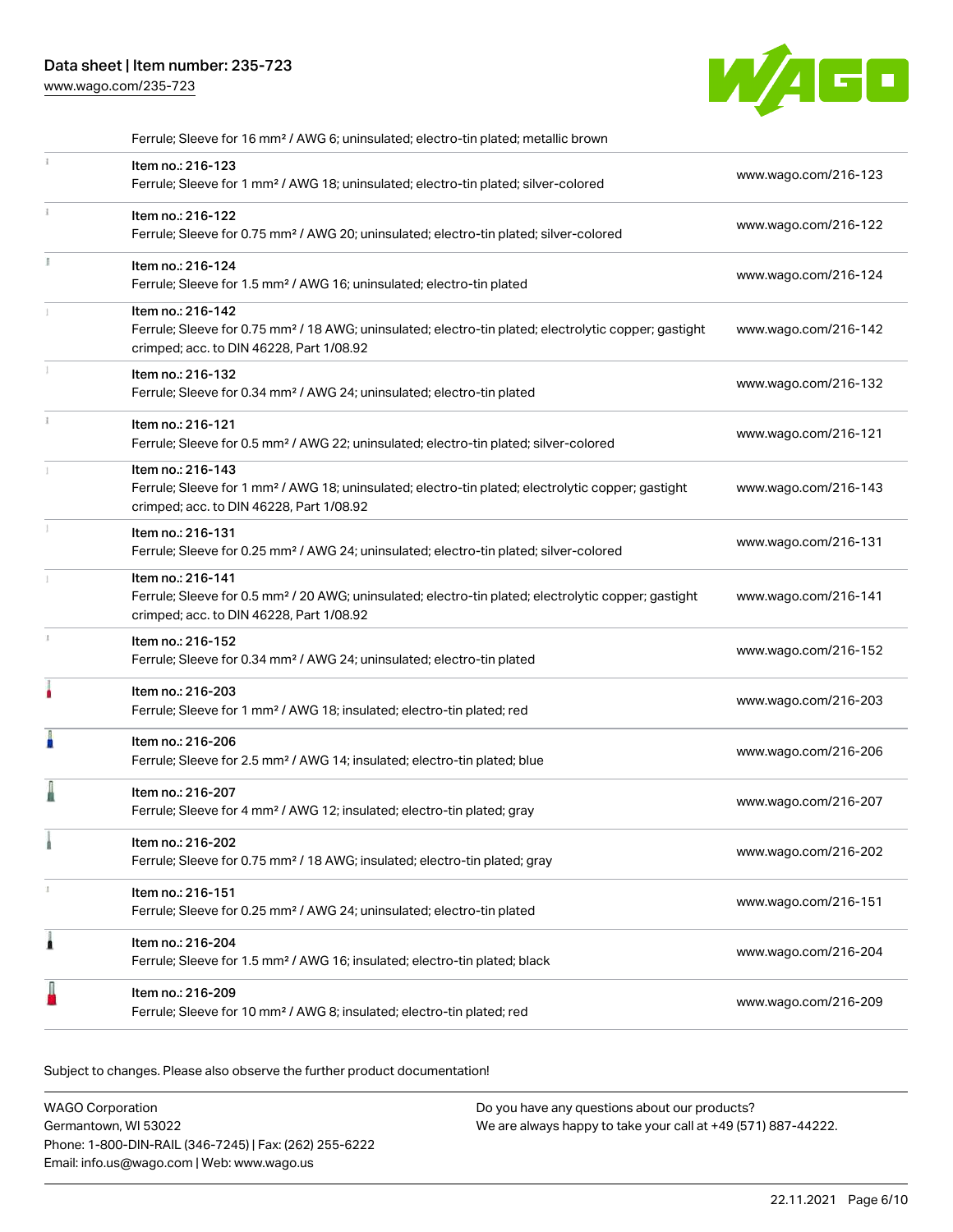Phone: 1-800-DIN-RAIL (346-7245) | Fax: (262) 255-6222

Email: info.us@wago.com | Web: www.wago.us

[www.wago.com/235-723](http://www.wago.com/235-723)



|                                                 | Item no.: 216-205<br>Ferrule; Sleeve for 2.08 mm <sup>2</sup> / AWG 14; insulated; electro-tin plated; yellow                                                                                              |                                                                                                                | www.wago.com/216-205 |
|-------------------------------------------------|------------------------------------------------------------------------------------------------------------------------------------------------------------------------------------------------------------|----------------------------------------------------------------------------------------------------------------|----------------------|
|                                                 | Item no.: 216-144<br>Ferrule; Sleeve for 1.5 mm <sup>2</sup> / AWG 16; uninsulated; electro-tin plated; electrolytic copper; gastight<br>crimped; acc. to DIN 46228, Part 1/08.92; silver-colored          |                                                                                                                | www.wago.com/216-144 |
|                                                 | Item no.: 216-208<br>Ferrule; Sleeve for 6 mm <sup>2</sup> / AWG 10; insulated; electro-tin plated; electrolytic copper; gastight crimped; www.wago.com/216-208<br>acc. to DIN 46228, Part 4/09.90; yellow |                                                                                                                |                      |
|                                                 | Item no.: 216-201<br>Ferrule; Sleeve for 0.5 mm <sup>2</sup> / 20 AWG; insulated; electro-tin plated; white                                                                                                |                                                                                                                | www.wago.com/216-201 |
|                                                 | Item no.: 216-223<br>Ferrule; Sleeve for 1 mm <sup>2</sup> / AWG 18; insulated; electro-tin plated; red                                                                                                    |                                                                                                                | www.wago.com/216-223 |
|                                                 | Item no.: 216-210<br>Ferrule; Sleeve for 16 mm <sup>2</sup> / AWG 6; insulated; electro-tin plated; electrolytic copper; gastight crimped; www.wago.com/216-210<br>acc. to DIN 46228, Part 4/09.90; blue   |                                                                                                                |                      |
|                                                 | Item no.: 216-241<br>Ferrule; Sleeve for 0.5 mm <sup>2</sup> / 20 AWG; insulated; electro-tin plated; electrolytic copper; gastight<br>crimped; acc. to DIN 46228, Part 4/09.90; white                     |                                                                                                                | www.wago.com/216-241 |
|                                                 | Item no.: 216-242<br>Ferrule; Sleeve for 0.75 mm <sup>2</sup> / 18 AWG; insulated; electro-tin plated; electrolytic copper; gastight<br>crimped; acc. to DIN 46228, Part 4/09.90; gray                     |                                                                                                                | www.wago.com/216-242 |
|                                                 | Item no.: 216-222<br>Ferrule; Sleeve for 0.75 mm <sup>2</sup> / 18 AWG; insulated; electro-tin plated; gray                                                                                                |                                                                                                                | www.wago.com/216-222 |
|                                                 | Item no.: 216-221<br>Ferrule; Sleeve for 0.5 mm <sup>2</sup> / 20 AWG; insulated; electro-tin plated; white                                                                                                |                                                                                                                | www.wago.com/216-221 |
|                                                 | Item no.: 216-224<br>Ferrule; Sleeve for 1.5 mm <sup>2</sup> / AWG 16; insulated; electro-tin plated; black                                                                                                |                                                                                                                | www.wago.com/216-224 |
|                                                 | Item no.: 216-243<br>Ferrule; Sleeve for 1 mm <sup>2</sup> / AWG 18; insulated; electro-tin plated; electrolytic copper; gastight crimped; www.wago.com/216-243<br>acc. to DIN 46228, Part 4/09.90; red    |                                                                                                                |                      |
|                                                 | Item no.: 216-244<br>Ferrule; Sleeve for 1.5 mm <sup>2</sup> / AWG 16; insulated; electro-tin plated; electrolytic copper; gastight<br>crimped; acc. to DIN 46228, Part 4/09.90; black                     |                                                                                                                | www.wago.com/216-244 |
|                                                 | Item no.: 216-263<br>Ferrule; Sleeve for 1 mm <sup>2</sup> / AWG 18; insulated; electro-tin plated; electrolytic copper; gastight crimped; www.wago.com/216-263<br>acc. to DIN 46228, Part 4/09.90; red    |                                                                                                                |                      |
|                                                 | Item no.: 216-246<br>Ferrule; Sleeve for 2.5 mm <sup>2</sup> / AWG 14; insulated; electro-tin plated; electrolytic copper; gastight<br>crimped; acc. to DIN 46228, Part 4/09.90; blue                      |                                                                                                                | www.wago.com/216-246 |
|                                                 | Item no.: 216-266<br>Ferrule; Sleeve for 2.5 mm <sup>2</sup> / AWG 14; insulated; electro-tin plated; electrolytic copper; gastight<br>crimped; acc. to DIN 46228, Part 4/09.90; blue                      |                                                                                                                | www.wago.com/216-266 |
|                                                 | Item no.: 216-264<br>Ferrule; Sleeve for 1.5 mm <sup>2</sup> / AWG 16; insulated; electro-tin plated; electrolytic copper; gastight                                                                        |                                                                                                                | www.wago.com/216-264 |
|                                                 | Subject to changes. Please also observe the further product documentation!                                                                                                                                 |                                                                                                                |                      |
| <b>WAGO Corporation</b><br>Germantown, WI 53022 |                                                                                                                                                                                                            | Do you have any questions about our products?<br>We are always happy to take your call at +49 (571) 887-44222. |                      |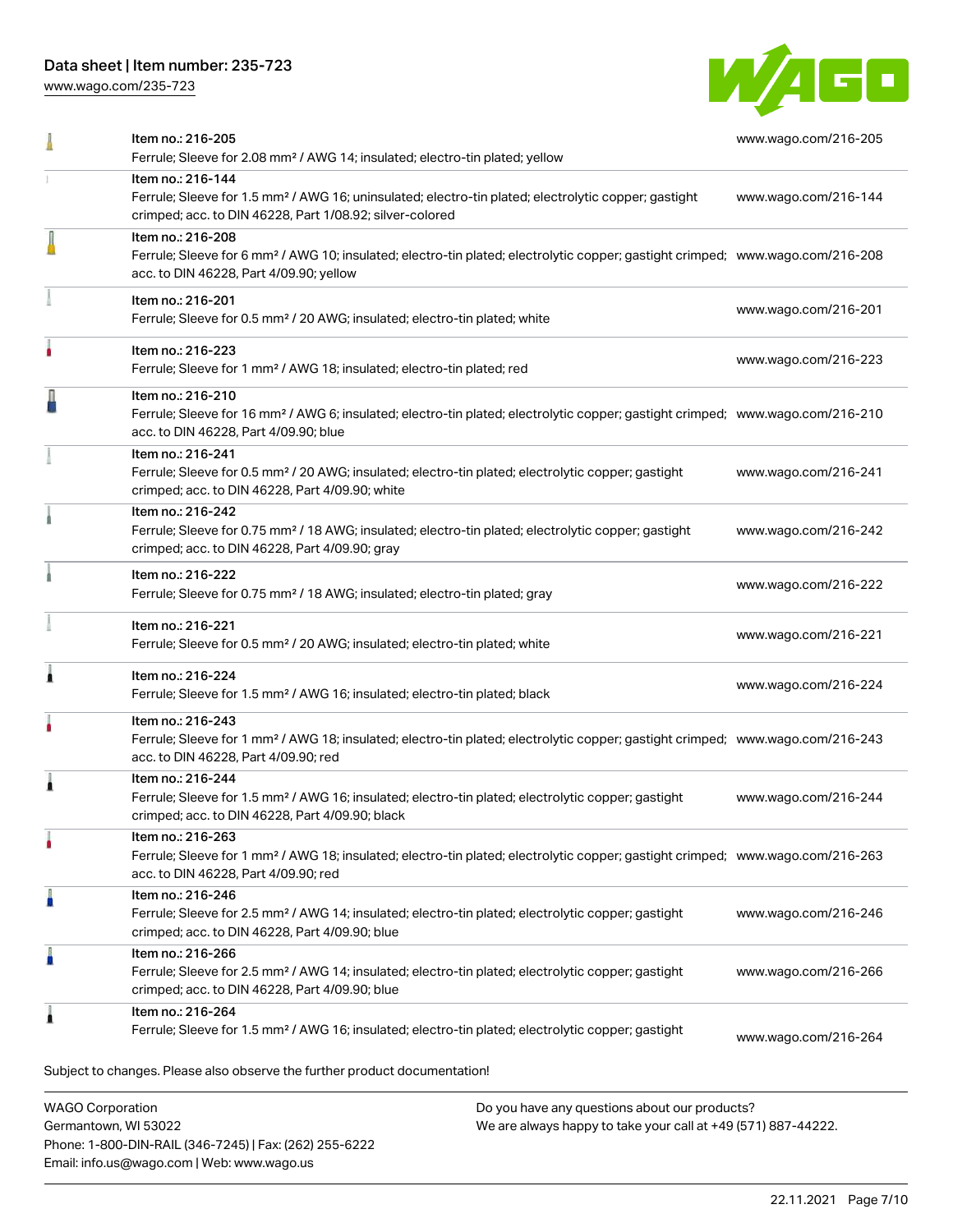

crimped; acc. to DIN 46228, Part 4/09.90; black

| 1 | Item no.: 216-284<br>Ferrule; Sleeve for 1.5 mm <sup>2</sup> / AWG 16; insulated; electro-tin plated; electrolytic copper; gastight<br>crimped; acc. to DIN 46228, Part 4/09.90; black                     | www.wago.com/216-284 |
|---|------------------------------------------------------------------------------------------------------------------------------------------------------------------------------------------------------------|----------------------|
|   | Item no.: 216-286<br>Ferrule; Sleeve for 2.5 mm <sup>2</sup> / AWG 14; insulated; electro-tin plated; electrolytic copper; gastight<br>crimped; acc. to DIN 46228, Part 4/09.90; blue                      | www.wago.com/216-286 |
| I | Item no.: 216-287<br>Ferrule; Sleeve for 4 mm <sup>2</sup> / AWG 12; insulated; electro-tin plated; electrolytic copper; gastight crimped; www.wago.com/216-287<br>acc. to DIN 46228, Part 4/09.90; gray   |                      |
|   | Item no.: 216-262<br>Ferrule; Sleeve for 0.75 mm <sup>2</sup> / 18 AWG; insulated; electro-tin plated; electrolytic copper; gastight<br>crimped; acc. to DIN 46228, Part 4/09.90; gray                     | www.wago.com/216-262 |
|   | Item no.: 216-288<br>Ferrule; Sleeve for 6 mm <sup>2</sup> / AWG 10; insulated; electro-tin plated; electrolytic copper; gastight crimped; www.wago.com/216-288<br>acc. to DIN 46228, Part 4/09.90; yellow |                      |
| Д | Item no.: 216-289<br>Ferrule; Sleeve for 10 mm <sup>2</sup> / AWG 8; insulated; electro-tin plated; electrolytic copper; gastight crimped; www.wago.com/216-289<br>acc. to DIN 46228, Part 4/09.90; red    |                      |
|   | Item no.: 216-301<br>Ferrule; Sleeve for 0.25 mm <sup>2</sup> / AWG 24; insulated; electro-tin plated; yellow                                                                                              | www.wago.com/216-301 |
|   | Item no.: 216-321<br>Ferrule; Sleeve for 0.25 mm <sup>2</sup> / AWG 24; insulated; electro-tin plated; yellow                                                                                              | www.wago.com/216-321 |
|   | Item no.: 216-322<br>Ferrule; Sleeve for 0.34 mm <sup>2</sup> / 22 AWG; insulated; electro-tin plated; green                                                                                               | www.wago.com/216-322 |
|   | Item no.: 216-267<br>Ferrule; Sleeve for 4 mm <sup>2</sup> / AWG 12; insulated; electro-tin plated; electrolytic copper; gastight crimped; www.wago.com/216-267<br>acc. to DIN 46228, Part 4/09.90; gray   |                      |
| ٠ | Item no.: 216-302<br>Ferrule; Sleeve for 0.34 mm <sup>2</sup> / 22 AWG; insulated; electro-tin plated; light turquoise                                                                                     | www.wago.com/216-302 |

#### Downloads

**Documentation** 

#### Additional Information

| Technical explanations | 2019 Apr 3 | pdf<br>2.0 MB   | Download |
|------------------------|------------|-----------------|----------|
|                        |            | pdf<br>125.0 kB | Download |

## CAD files

CAD data

| <b>WAGO Corporation</b>                                | Do you have any questions about our products?                 |
|--------------------------------------------------------|---------------------------------------------------------------|
| Germantown, WI 53022                                   | We are always happy to take your call at +49 (571) 887-44222. |
| Phone: 1-800-DIN-RAIL (346-7245)   Fax: (262) 255-6222 |                                                               |
| Email: info.us@wago.com   Web: www.wago.us             |                                                               |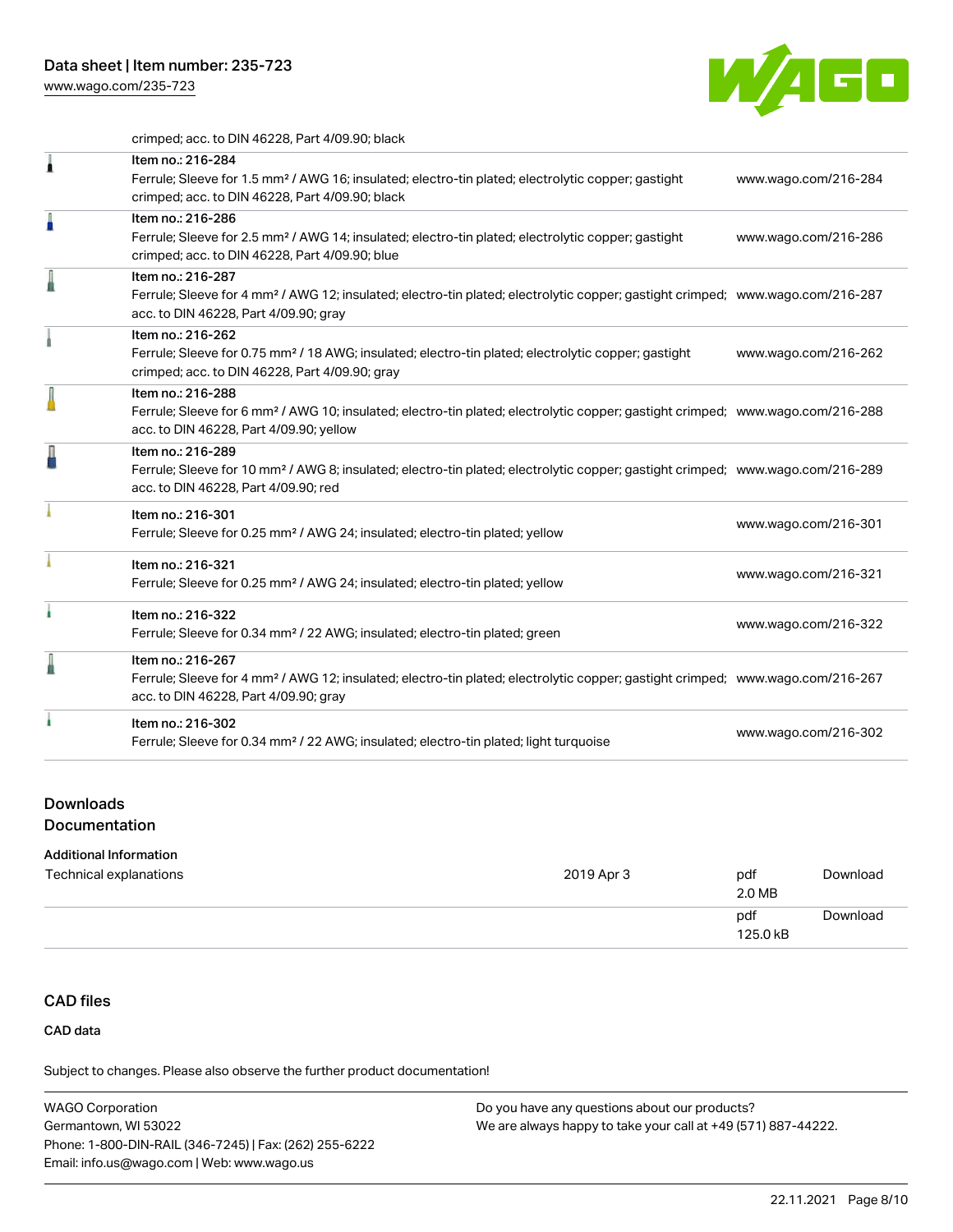

|                   | 2D/3D Models 235-723                                                                                                                                                   | URL        | Download |
|-------------------|------------------------------------------------------------------------------------------------------------------------------------------------------------------------|------------|----------|
| <b>CAE</b> data   |                                                                                                                                                                        |            |          |
|                   | EPLAN Data Portal 235-723                                                                                                                                              | URL        | Download |
|                   | ZUKEN Portal 235-723                                                                                                                                                   | <b>URL</b> | Download |
| <b>PCB Design</b> |                                                                                                                                                                        |            |          |
|                   | Symbol and Footprint 235-723                                                                                                                                           | URL        | Download |
|                   | CAx data for your PCB design, consisting of "schematic symbols and PCB footprints",<br>allow easy integration of the WAGO component into your development environment. |            |          |
|                   | Supported formats:                                                                                                                                                     |            |          |
| ш                 | Accel EDA 14 & 15                                                                                                                                                      |            |          |
| П                 | Altium 6 to current version                                                                                                                                            |            |          |
| $\blacksquare$    | Cadence Allegro                                                                                                                                                        |            |          |
|                   | DesignSpark                                                                                                                                                            |            |          |
| ш                 | Eagle Libraries                                                                                                                                                        |            |          |
| П                 | KiCad                                                                                                                                                                  |            |          |
|                   | Mentor Graphics BoardStation                                                                                                                                           |            |          |
| Ш                 | Mentor Graphics Design Architect                                                                                                                                       |            |          |
| ш                 | Mentor Graphics Design Expedition 99 and 2000                                                                                                                          |            |          |
|                   | OrCAD 9.X PCB and Capture                                                                                                                                              |            |          |
|                   | PADS PowerPCB 3, 3.5, 4.X, and 5.X                                                                                                                                     |            |          |
| Ш                 | PADS PowerPCB and PowerLogic 3.0                                                                                                                                       |            |          |
| ш                 | PCAD 2000, 2001, 2002, 2004, and 2006                                                                                                                                  |            |          |
|                   | Pulsonix 8.5 or newer                                                                                                                                                  |            |          |
| ш                 | <b>STL</b>                                                                                                                                                             |            |          |
| Ш                 | 3D STEP                                                                                                                                                                |            |          |
|                   | <b>TARGET 3001!</b>                                                                                                                                                    |            |          |
|                   | View Logic ViewDraw                                                                                                                                                    |            |          |
| Ш                 | Quadcept                                                                                                                                                               |            |          |
|                   | Zuken CadStar 3 and 4                                                                                                                                                  |            |          |
|                   | Zuken CR-5000 and CR-8000                                                                                                                                              |            |          |
|                   | PCB Component Libraries (EDA), PCB CAD Library Ultra Librarian                                                                                                         |            |          |

Subject to changes. Please also observe the further product documentation!

WAGO Corporation Germantown, WI 53022 Phone: 1-800-DIN-RAIL (346-7245) | Fax: (262) 255-6222 Email: info.us@wago.com | Web: www.wago.us